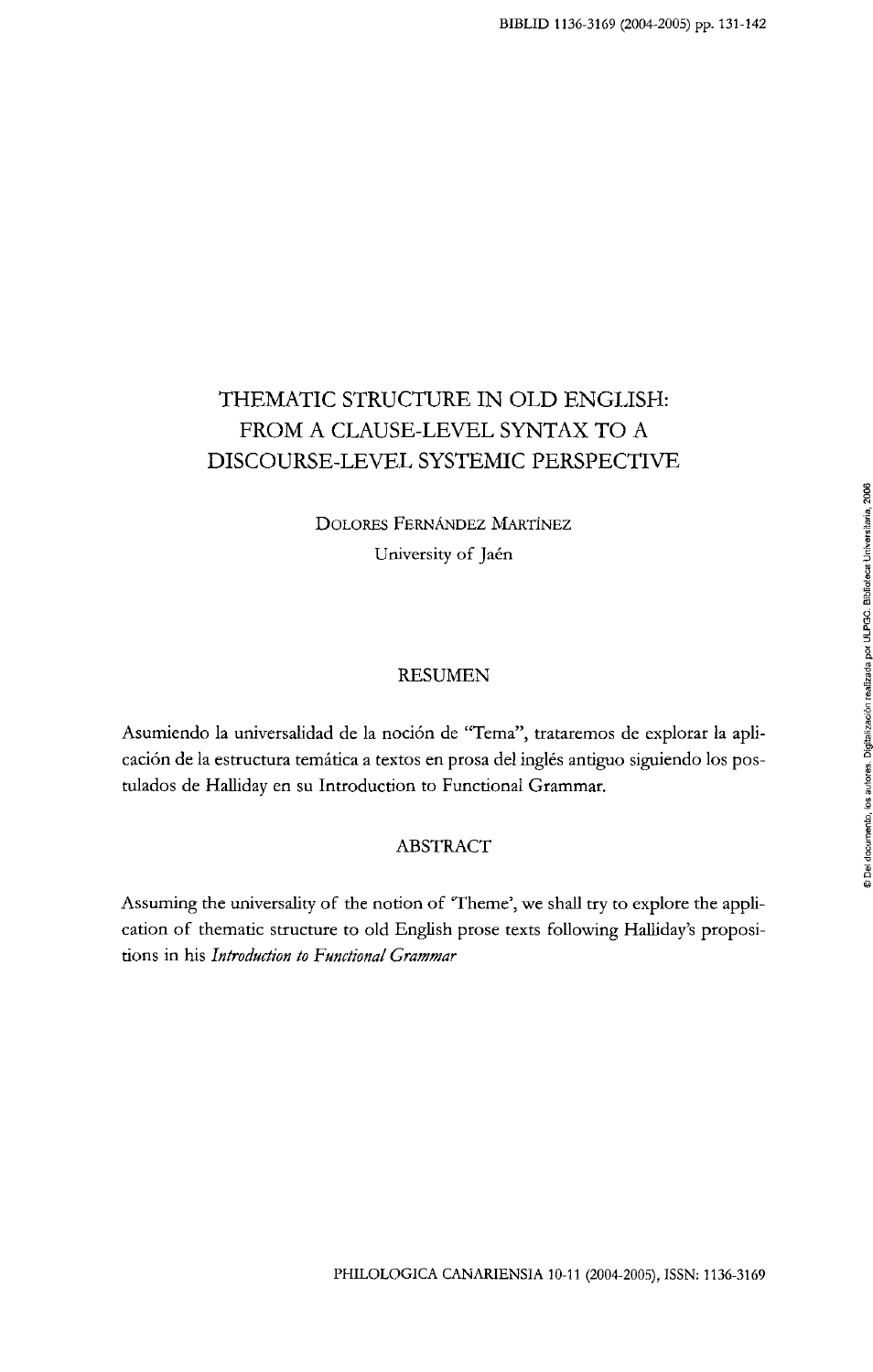## 1. CLAUSE: HALLIDAY

One of the most challenging horizons of study opened to the researcher of the Anglo-Saxon period is centred on the opportunity to prove how some of the concepts postulated by modern ünguists, such as Halliday's notion of Theme, can also be projected to the study of Old English whenever we take into account that present-day linguistic assumptions, such as that of the essenüal requirement of a suprasentential level of examination defended by discourse analysts (cf. Stubbs 1983), were similarly operating in the earüest forms of the Engüsh language.

Despite the fact that Halliday's statements in *Introduction to Functional Grammar* (henceforth IFG) are only presented as a description of Modern English, he defends the concept of Theme as a language universal principle. In both editions of IFG, Halliday writes many tempting paragraphs in which he opens up inviting perspectives for exploration that have been used by many authors (cf. Ronalds 1994; Cummings 1995; Davies 1996; Los 2002) to promote the application of the Theme/ Rheme construction to the Old English period.

However, Halliday's implicit alluring suggestions are not deprived of problems and controversies. He (1994[1985], 37) comments on the disposition of the clause as a message as a presupposition that can be extended to other languages, once the differences in the organization each one presents are considered. With respect to this, one of the most widespread and extensive debates that has emerged has been that relating to the role of word order in these structures, this being a very complex subject that, despite many studies (cf. Koopman 1996; Fischer 2000; Fischer et al. 2000; Haeberli 2000; Los 2002) having been carried out, has not yet been able to establish definite results<sup>1</sup>.

The combination of these two factors could be regarded as a matter of mutual enhancement that would make it difficult for us to decide whether it is a question of word order patterns clarifying the issue of thematic structure or the other way around. Whatever the solution, our more specific proposal invites us to turn this double direction into a new idea that contemplates the possibility of mixing the traditional approach to element order as presented by MitcheU's (1985a, 1985b) *Oíd English*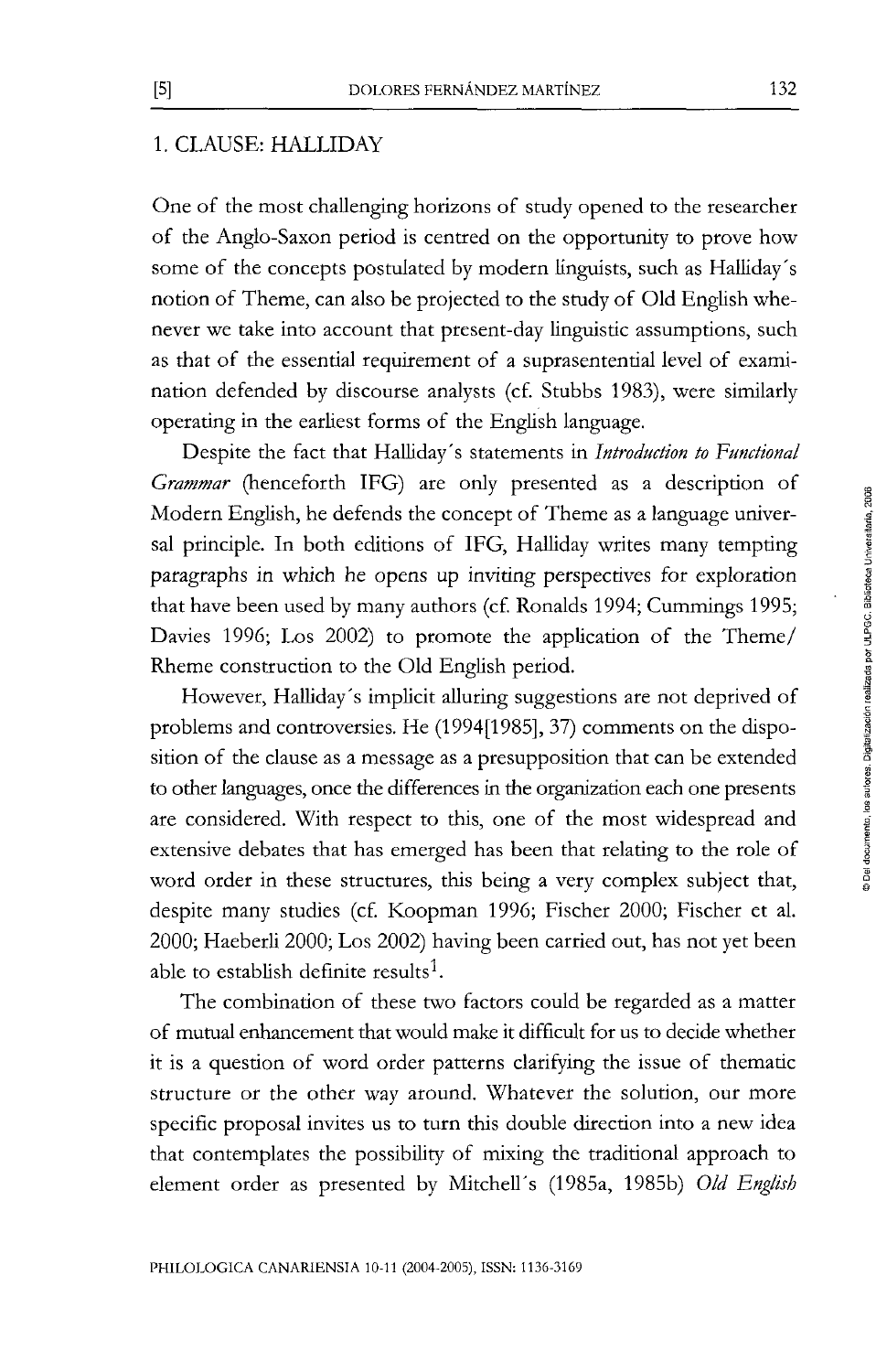*Syntax with* the framework of a modern functional perspective as suggested by Halliday's thematic structure<sup>2</sup>.

## 2. CLAUSE: CUMMINGS (HALLIDAY + MITCHELL)

Cummings' (1995) study has recovered Mitchell's syntax, as the representation of what the has termed "philological tradition", and has tried to clarify it under the systemic functional approach, leading eventually to new rules for the thematic structure of the Oíd Engüsh clause under the label of a "systemic reinterpretation"<sup>3</sup>. The first result of his research on some Old English prose works (two sermons by Wulfstan and Ælfric and a narrative text, *The Anglo-Saxon Chronide)* "is an impression that the *IFG*  categories for thematic elements and its predictions for the sequencing of those elements work about as well for Old English as for modern Engüsh." (Cummings 1995, 283).

It is important to take into account that by relaüng the systemic functional analysis of the Old English Theme to Mitchell's element order design, Cummings has proved the usefulness of Mitchell's syntax as a background to the formulatíon of new systemic rules and as the potential for future development, also confronting, consequendy, in some way, Reddick's (1990) stance, who at the beginning of the nineties quesrioned this work as the optimum procedure for getting at the syntax of Oíd English on the basis of the limitations imposed on the catalogue of constructions by the level of the clause<sup>4</sup>. However, despite sharing his opinión about the fact that neither Modern English ñor Oíd English present themselves in separate clauses, Cummings himself (1995, 276) stated that "The systemic approach, which is largely due to M.A.K. Halliday, offers [...] a concept of theme/rheme which is primarily focused on the grammar of the clause rather than on the rhythm of the discourse."<sup>5</sup>

Although Cummings' systemic proposal recognizes the interrelationship between word order and thematic structure, also acknowledging the essential role of tradition in this subject, we find it contradictory the exclusion of what he considers one of the basic operating parameters in the language. Clause-level analysis, especiaUy in issues such as that of thematic construction, confines ourselves to a microarea of exploration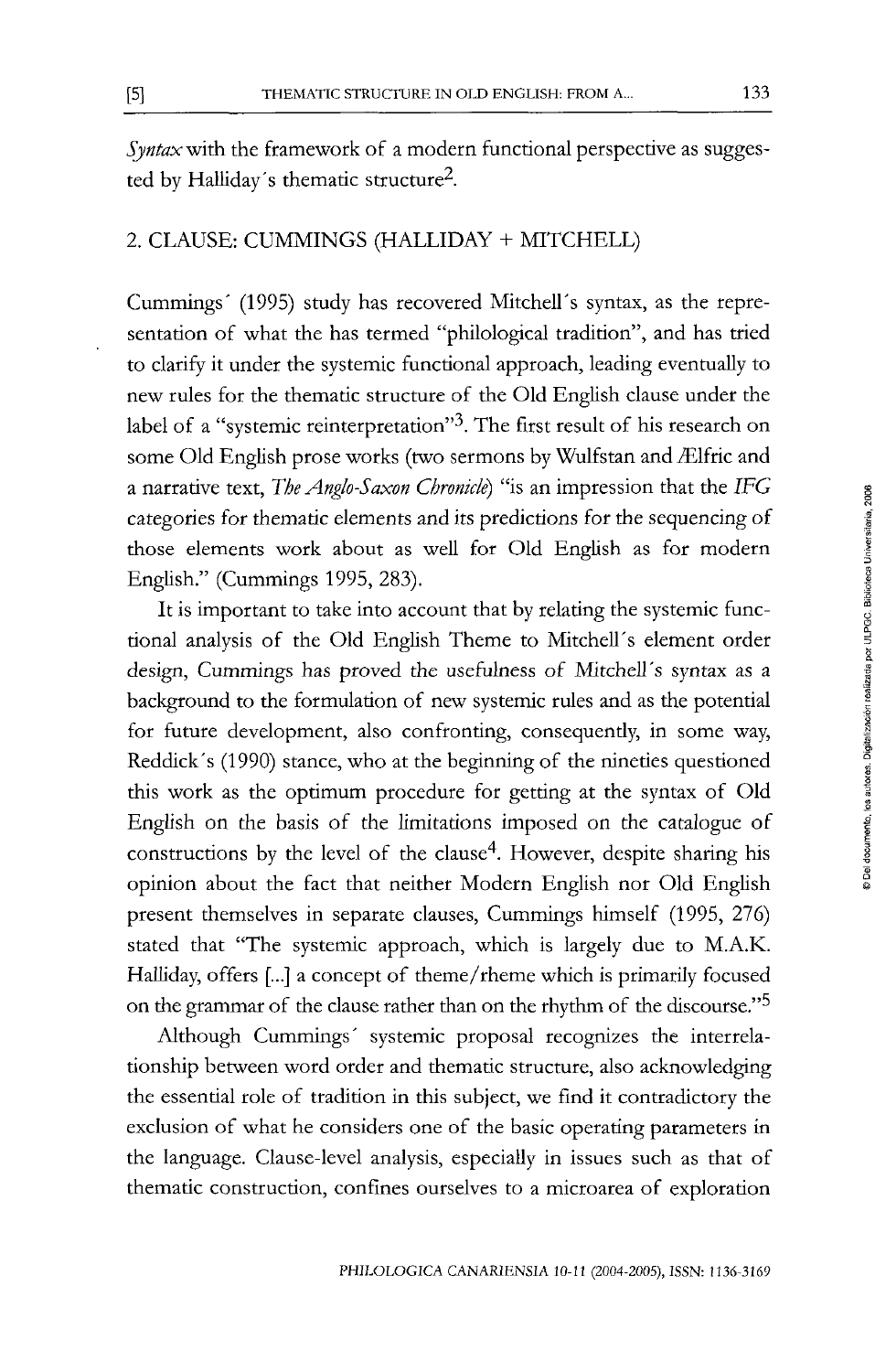that, even in this early stage of the English language, can only acquire its full meaning in conjunction with a suprasentenüal sphere that justifies the assessment of Oíd English texts as discourse and not as a medley of disconnected clauses.

# 3. DISCOURSE: MARTIN (HALLIDAY) + CUMMINGS (HALLIDAY + MITCHELL)

Therefore, our main challenge is to fill the gap found in Cummings' work by proposing the framing of his reformulation within a higher level of analysis, above that of the clause. With this purpose in mind, we could profit from the theories about the method of development of discourse displayed by Martin in *English Text* (henceforth ET) through what he calis hyperstructures and macrostructures<sup>6</sup>.

Relying on the rules of the systemic reinterpretation presented by Cummings, we could go one step further by placing these patterns inside the superstructural framework suggested by Martin. In our case, the value of the thematic structures which HaUiday (1994[1985], 67) describes as "the most significant factor in the development of the text" would have a role to play beyond the lexico-grammatical level on which the IFG is centred, emphasizing likewise "the significance of marked Themes as a resource for scaffolding a text's method of development [...]," proposed by ET (Martin 1992, 442), within a superior discourse level. In this way, it would be reasonable to move from HaUiday's defmitíon of the textual metafunction as "clause as message" to a new concept of thematic structure as "discourse as message" which taking also into account the involvement of Cumming's rules, could be applied no only to Modern English but also to Old English.

The consistency in the word order typologies determines the marked nature of the thematic constructions produced by the disruptions of this consistency. By means of the marked Themes Cummings (1995, 305) establishes, some parts of the message may be signalled as being of most interest within a network of micro and macrostructural influence and interrelationship. This interrelationship interpretatíon will allow us to extend the relevance of the thematic element Cummings confines to the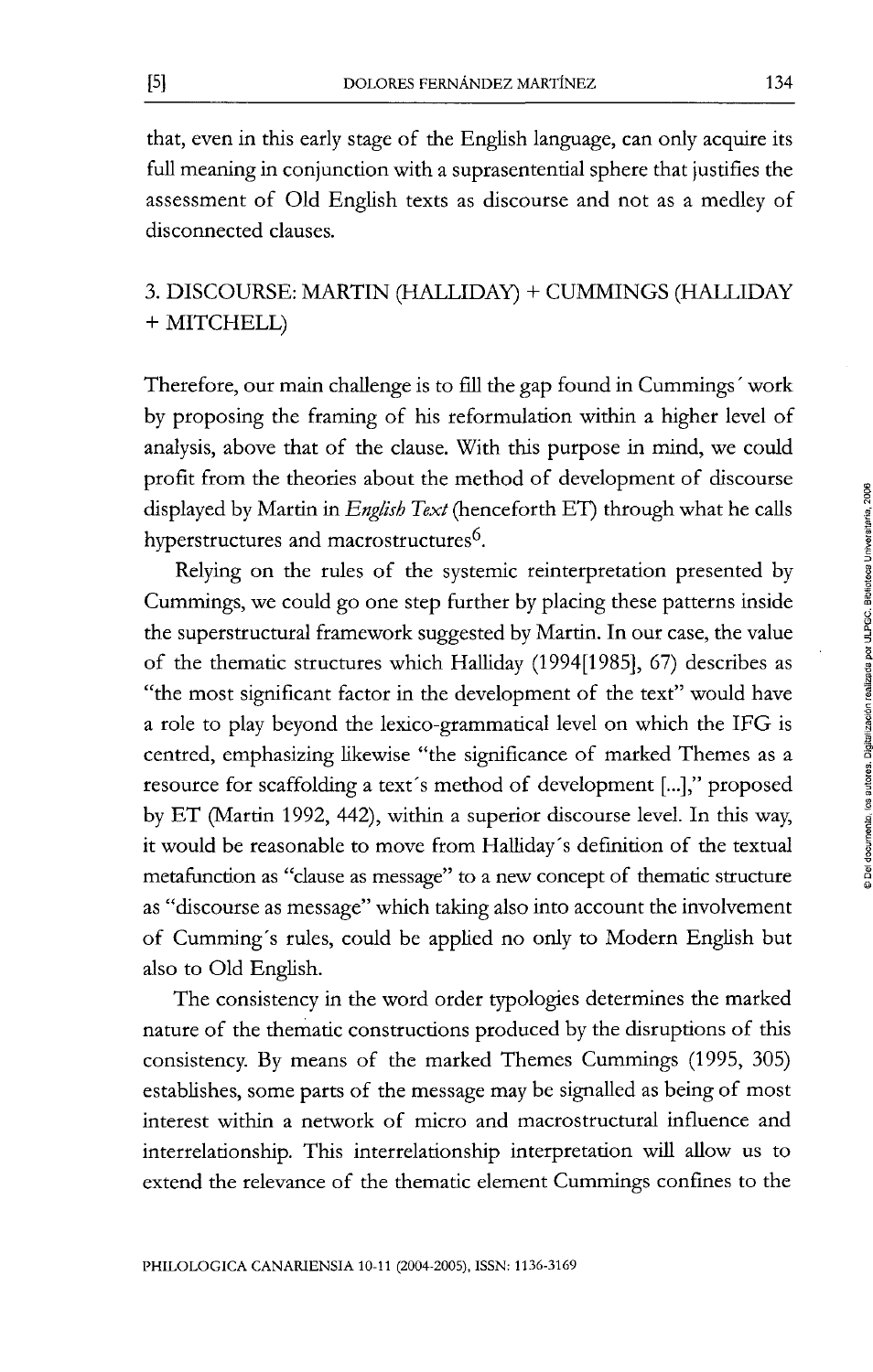layer of the clause to a whole area of emphatic hyper and macrostructure that, at the same time, would had previously exerted its own determining effect on the many choices opened to the writer of the text to opt for a certain element to be placed in the iniüal part of the clause.

The choice of this element, or of an entire succession of marked Themes, may be motivated by the intention of the author to guide the development of a particular range of meanings over extensive segments of the discourse, to emphasize a whole hyper or macrostructure, to mark important points of transition in the text or even to create a contrast between the parts of Theme and New of the same superstructure'. This being so, some of the possibilities illustraüng the complex network or system of influence produced between clause, hyper and macrostructure we might find in the text could be represented through the following diagrams:

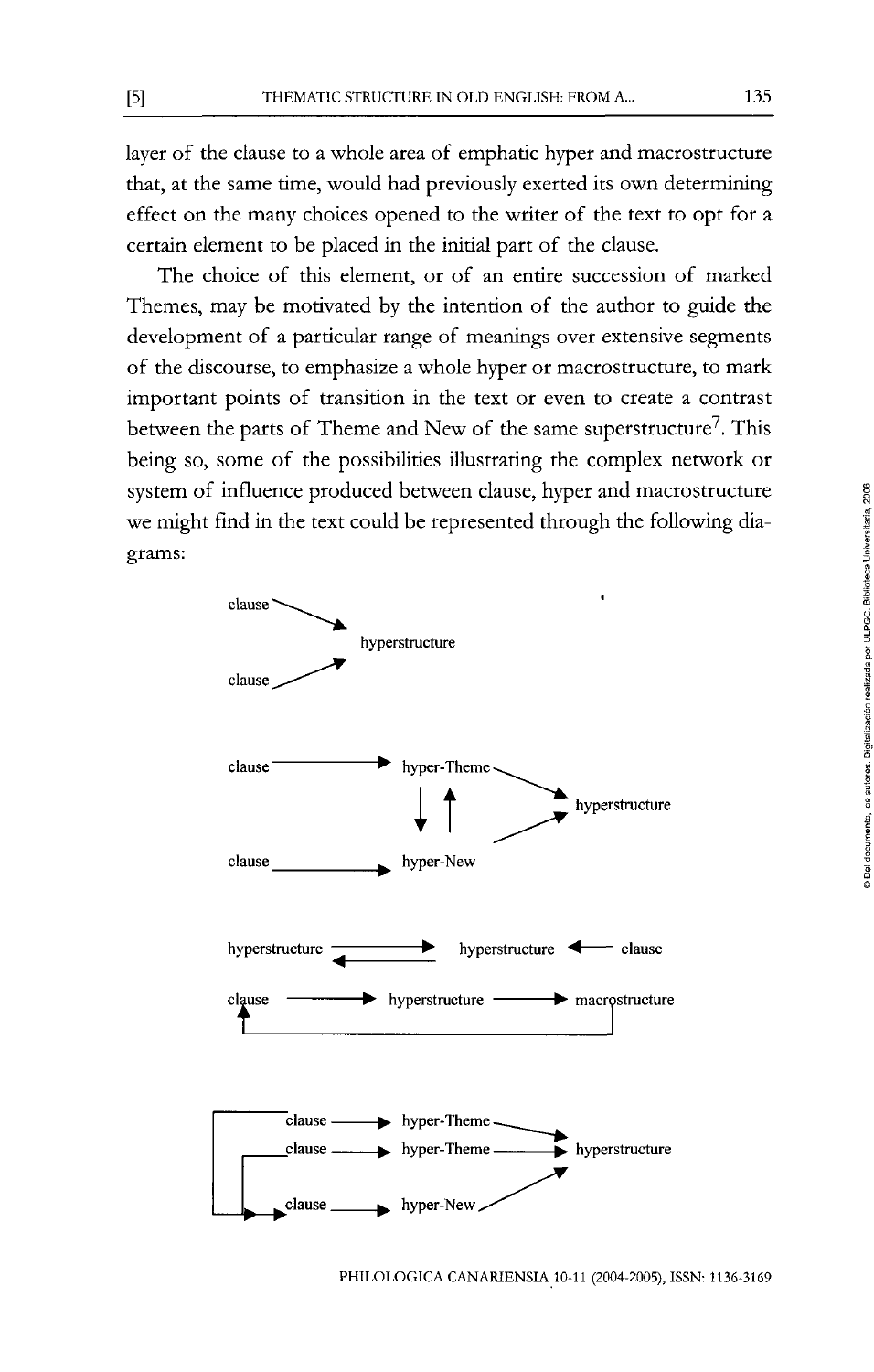Perhaps more fundamentally than in any other aspect of syntax, thematic structure is controlled by a range of interacting motivations where discourse grammar must be taken as seriously as sentence grammar and where the discourse level of analysis proposed here would only represent one of the many factors determining the position of the elements in the text and, therefore, one of the many possibilities of influencing the receiving mechanism of the message, especially in this early stage of the English language<sup>8</sup>. As Fischer et ál. (2000, 145) state, some perspectives of analysis, such as the one we have presented, presume the existence of an unmarked word order and refer to discourse factors as the main motivating forcé in the change of order, "within the bounds of these options, variations may be motivated by considerations that lie outside the domain of grammar in a strict sense (markedness, social factors, pragmatics, discourse, etc.)."

Since the textual product is essentially a reflection of these social factors and henee the cultural system in which it is embedded, the discourse-level thematic tool established in this paper would represent an important resource serving the persuasiva nature of the written text at that period. Perhaps even more than in Modern English, the position of the constituents in the clause and in the whole text was linked to issues of information structure that would allow the author not only to create a discourse but also to shape the mentality of the receiver. Consequentiy, although the arrangement of elements in Old English, despite many similarities, observes different principies from those which obtain in Modern English, omitting the reference to a discourse thematic structure implies the denial of a working tenet in the language whose role, in that early period, could be more relevant than in present-day English. That enhancement purpose attributed to it makes it difficult to accept, on the one hand, that the issues of word order and thematic configuration were not linked in the creation of thematic constructions in the message, and on the other hand, that this double and merged system was only designed with an exclusive purpose restricted to the layer of the sentence.

One of the most appealing aspects derived from the compüation of aU these theoreücal statements has to do with the way in which all of them flow into the configuration of a methodological device that fits the purposes of critical discourse analysis (cf. Fairclough 1995; 2001[1989]),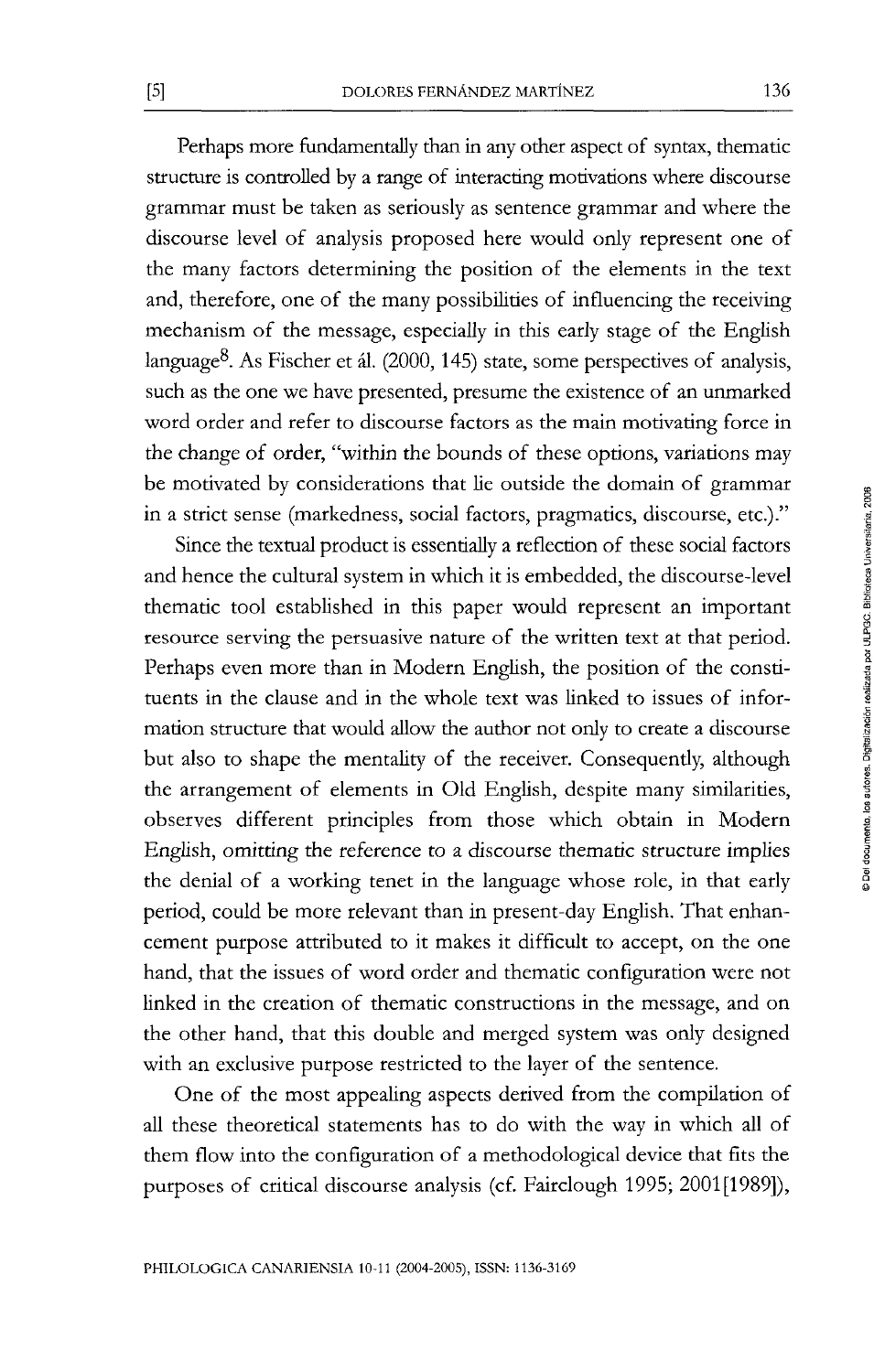one of the most recently established paradigms within discourse analysis that defends the study of discourse as a tool for the social construction of reality and as an instrument of power and control depending on the ideological factor to maintain social inequality. Considering the extralinguistic reality of the Anglo-Saxon period (cf. Mayr-Harting 1991[1972]), marked by the ideological influence of Christianity and its relationship to issues of social stratification, the assumptions we have discussed in this paper turn the exploration of thematic structure into an appropriate analytical resource that, by means of the strategic position of the elements, allows the writer to "naturalize" the message and hence, assist the manipulative power of the discourse over the receiver $9$ .

And more important, besides fitting the critical parameters of power and ideology that also characterize the Anglo-Saxon context, the analytical tool we are presenting accomplishes the two basic axioms of discourse analysis:

to study the organization of language above the sentence or above the clause, and therefore to study larger linguistic units, such as conversational exchanges or written texts. It follows that discourse analysis is also concerned with language in use in social contexts [...] (Stubbs 1983, 1).

Nonetheless, having admitted the restrictíon to the clause level presented by Halliday, the reiterative appeal made by important critical discourse analysts, such as Fairclough, for the IFG as an instrument of analysis, despite achieving the aim of studying language in use in social contexts, has neglected the other basic condition of discourse as language above the sentence. On the contrary, our methodological proposal provides us with the advantages of sticking to the essential principies of discourse analysis from a critical approach applicable to the Old English language and to the circumstances underlining the Anglo-Saxon context.

From this perspective, for example, the initial position of the verb in the clause could be jusüfied by the intention of the author to give emphasis to the actions of those central participants who represent the extralinguistic social elites $^{10}$ . By means of their actions, their social relevance might influence the hyperstructural construction of the discourse or even bring about a contrast with the actions of other participants. Sometimes,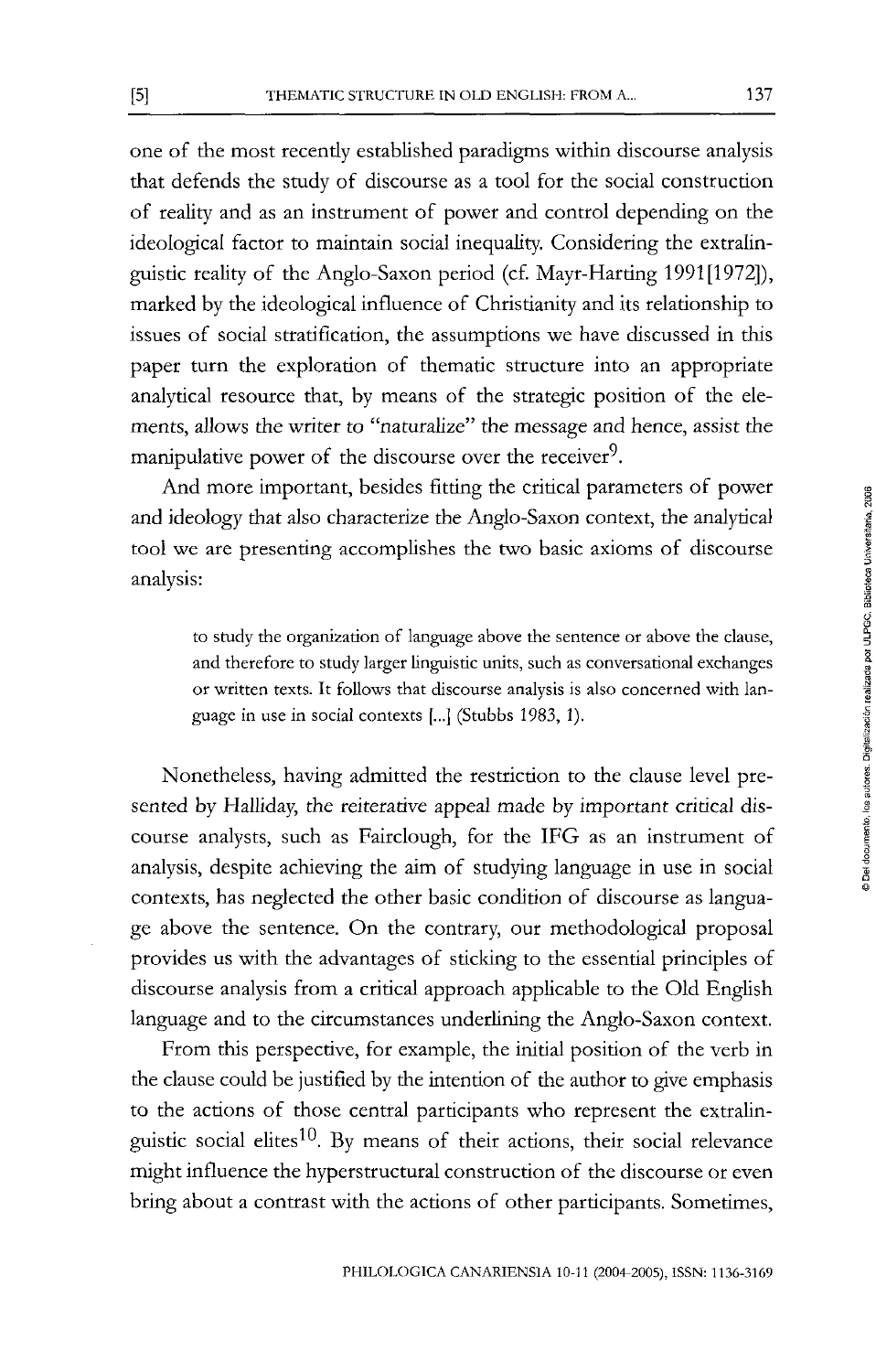the preposing of an object as thematic element may has to do with the aim of the writer to attract the attention of the reader to an emphatic Theme, hyper-Theme or macro-Theme referring to certain aspects of the Christian ideology which the author wants to highlight so as to control the mentality of the receiver $^{11}$ .

Despite the long path of further practical research opened by the theoretical statements discussed in this paper, and especially by their presentation as a methodological proposal, to valídate the convenience of moving from a clause-level syntax to a discourse-level systemic perspective, an addiüonal course of research also remains to be widened to embrace the many discourse angles affecting thematic structure in Old English, from which the one we have suggested only represents a small contribution to illustrate Reddick's (1990, 382) claim: "we have not inherited from the Anglo-Saxon period a set of isolated clauses [...] What we have inherited are written texts."

In our case, this statement has been given form by accepting some central axioms: Firsdy, the functioning mechanisms of the Oíd English clause as a message need to be examined in the light of a mutual complementary process of the rules of thematic structure and word order. Secondly, Reddick's criticism tried to underestimate the role of tradition as represented by MitcheU, an essential reference point in many studies of Oíd English. However, Cummings has proved that it is possible to unify, in a second parallel complementing step, the authority of Mitchell's syntax with systemic grammar. And thirdly, our suggesüon to improve Cummings' rules through the involvement of Martín's discourse framework exemplifies what would be a whole approach to be taken in the study of the Old English discourse: to make tradition evolve under new perspectives and higher levéis of analysis. Any fresh suggesüon may provide us with new results in the study of Old English texts, which despite a long history of research having been accomplished upon them, have still much to offer.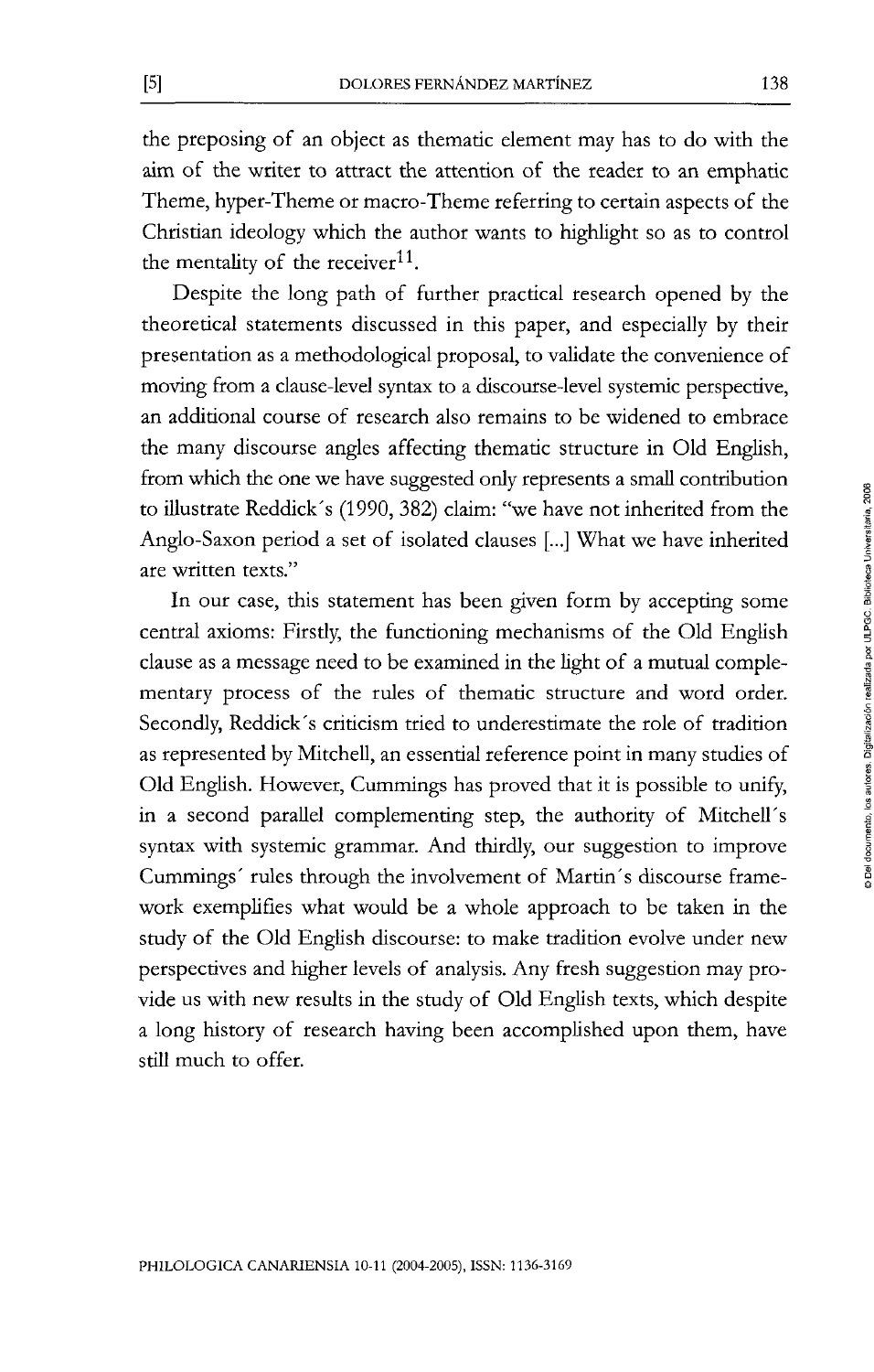#### REFERENCES

- CuMMiNGS, Michael. A Systemic Functional Approach to the Thematic Structure of the Oíd English Clause. In Hasan, Ruqaiya and Peter Howard Fríes (Eds.): *On Suhject and Theme: A Discourse Functional Perspective.* Amsterdam: John Benjamins, 1995, pp. 275-316.
- DAVIES, Martin. Theme and Information until Shakespeare. In Berry, Margare!, Christopher Butler, Robin Fawcett and Guowen Huang (Eds.): Meaning and Form: *Systemic Functional Interpretations.* Norwood, N. J.: Ablex, 1996, pp. 113-149.
- DENISON, David. On Word Order in Old English. Dutch Quarterly Review of Anglo-*American Utters,* 1986, 16/4, pp. 277-295.
- FAIRCLOUGH, Norman. Critical Discourse Analysis: The Critical Study of Language. London: Longman, 1995.
- FAIRCLOUGH, Norman. Language and Power. London: Longman, 2001 (1989).
- FlSCHER, Olga. The Position of the Adjective in Oíd English. In Bermúdez-Otero, Ricardo, David Denison, Richard M. Hogg and C. B. McCully (Eds.): *Generative Theory and Corpus Studies: A Dialogue from 10 ICEHL.* Berlín: Mouton de Gruyter, 2000, pp. 153-181.
- FISCHER, Olga, ANS VAN KEMENADE, WILLEM KOOPMAN AND WIM VAN DER WURFF. *The Syntax of Early English.* Cambridge: CUP, 2000.
- HAEBERLI, Eric. Adjuncts and the Syntax of Subjects in Old and Middle English. In Pintzuk, Susan, George Tsoulas and Anthony Warner (Eds.): *Diachronic Syntax: Models and Mechanisms.* Oxford: OUP, 2000, pp. 109-131.
- HALLIDAY, Michael Alexander Kirkwood. *Introduction to Functional Grammar.* London: Edward Arnold, 1994 (1985).
- KOOPMAN, Willem F. Evidence for Clitic Adverbs in Old English: An Evaluation. In Britton, Derek (Ed.): *English Historical Linguistics 1994. Papers from the 8th International Conference on English Historical Unguistics (8. ICEHL, Edinburgh, 19-23 Septemher 1994).* Amsterdam: John Benjamins, 1996, pp. 223-245.
- Los, Bettelou. The Loss of the Indefinite Pronoun *Man:* Syntactic Change and Information Structure. In Fanego, Teresa, María José López Couso and Javier Pérez Guerra (Eds.): *English Historical Syntax and Morphology. Selected Papers from 11 ICEHE, Santiago de Compostela, 7-11 Septemher 2000.* Amsterdam: John Benjamins, 2002, pp. 181-202.
- MARTIN, James R. *English Text: System and Structure.* Amsterdam: John Benjamins, 1992.
- MARTIN, James R. Close Reading: Functional Linguistics as a Tool for Critical Discourse Analysis. In Unsworth, Len (Ed.): Researching Language in Schools and *Communities: Functional Unguistic Per^ectives.* London: Cassell, 2000.
- MAYR-HARTING, Henry. *The Coming of Christianity to Anglo-Saxon England.* London: Batsford, 1991 (1972).
- MITCHELL, Bruce. Old English Syntax. Vol. I. Oxford: Clarendon Press, 1985a.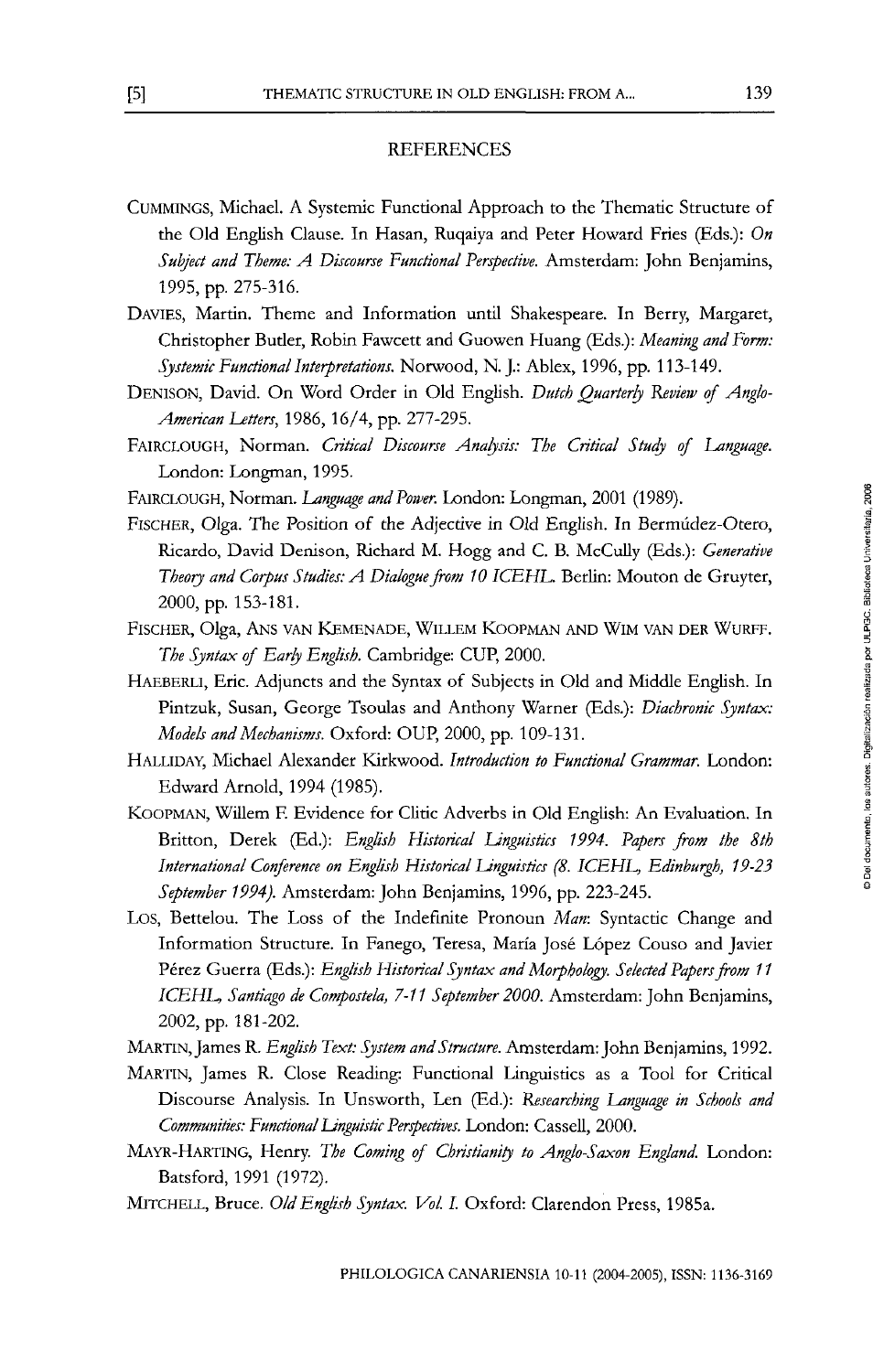MiTCHELL, Bruce. *Oíd English Sjntax. Vol. II.* Oxford: Clarendon Press, 1985b.

- PÉREZ LORIDO, Rodrigo. On the Grammatical Domain of Gapping in Oíd English: Syntax and Pragmatics. *Diachronica,* 1996, 13/2, pp. 319-346.
- PINTZUK, Susan. Variation and Change in Old English Clause Structure. Language *Variation and Change*, 1995, 7/2, pp. 229-260.
- REDDICK, R. J. Clause-Bound Grammar and Oíd English Syntax. *Studies in Philology,*  1990, 87/4, pp. 379-396.
- RONALDS, Craig S. Theme, Clause and Clause Complex in Ælfric's Life of St. Martin. Doctoral thesis. University of Oxford, 1994.
- STUBBS, Michael. Discourse Analysis: The Sociolinguistic Analysis of Natural Language. Oxford: BlackweU, 1983,

#### NOTES

- $\mathbf{1}$ Nevertheless, considering the background provided by research in this área, there seems to be an agreement on the fact that although the mechanisms responsible for word order are still poorly understood, there is something like a basic disposition in the constituents of the clause on which other patterns have to be considered as variations. Facing some purely syntactic and quantitative approaches (cf. Pintzuk 1995), scholars have also mentioned the importance of attaching a fimctíonal view to the explanation of these variations as weU as the central role of traditíonal word order rules as a fundamental tool for the understanding of many other syntactic features.
- 2 In his work "Theme and Information until Shakespeare", Davies (1996, 127) defends the necessity of connection between past and present by demonstrating the appropriateness of extending the systemic distinction Given/New, "whether or not the system of Information was exactly the same in Old English as today." Cummings (1995, 294) had previously claimed that the arrangement of elements in Old English clauses "has been described extensively in a long tradition of scholarship, and any attempt to view the question within a systemic functíonal perspective must eventually digest the results yielded by more traditional approaches."
- The three basic Oíd English element orders Cummings (1995) takes from 3 Mitchell (1985b, 957-986) are: S V in a principal clause; V S after an adverb; S [...] V after *ond* and in a subordinare clause.
- As Reddick (1990) explained, studies of Old English syntax had been dominated,  $\overline{4}$ since the sixteenth-century beginnings, by Latín-based grammars or clause-bound grammars, being Mitchell's its most distinguished manifestation.
- 5 In the same way, Denison (1986), Pérez Lorido (1996) or Fischer et al. (2000) have also defended that factors such as the disposition of the elements in the